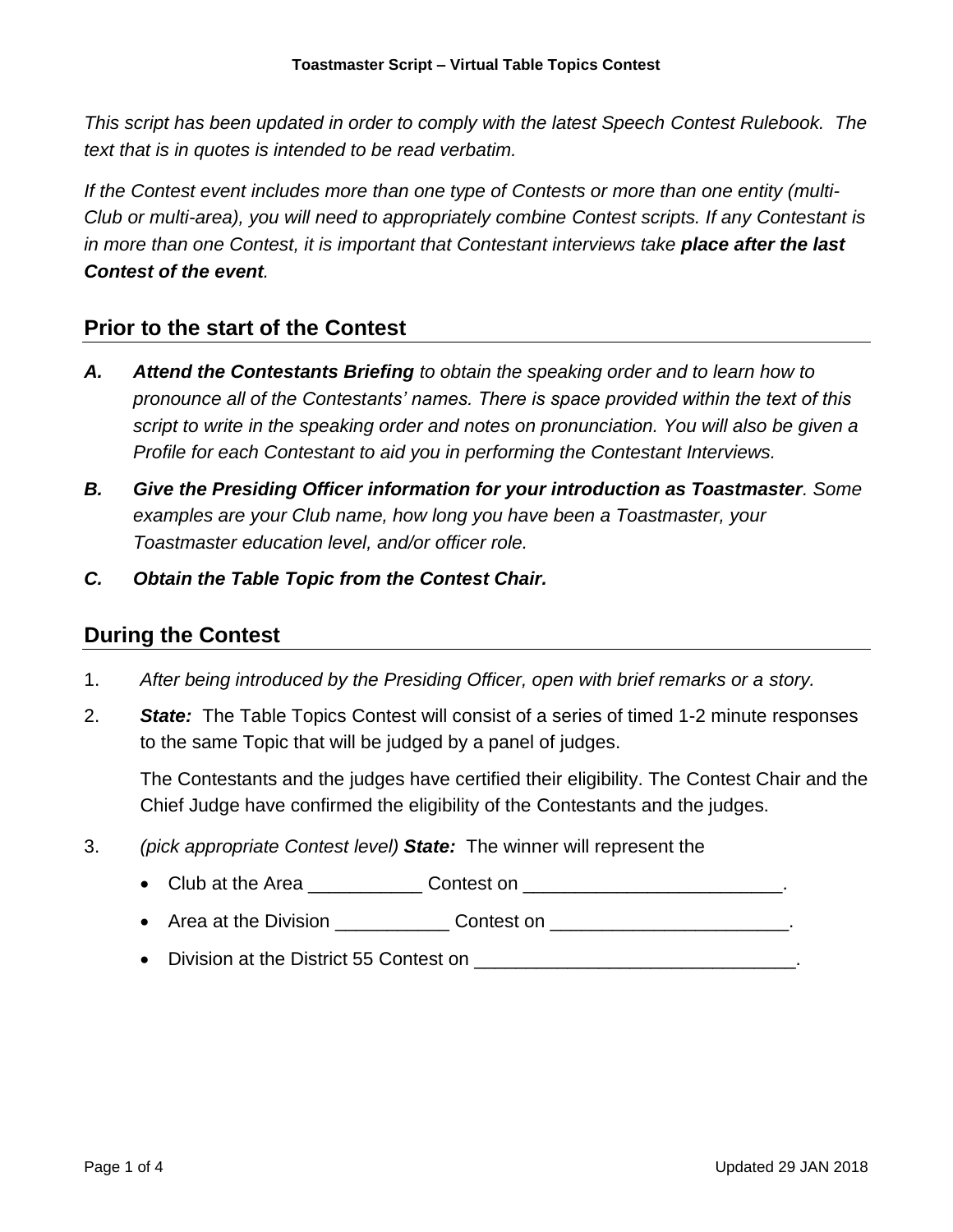- 4. *State:* These proceedings are designed to ensure that we run a fair Contest and that each Contestant is given a level playing field on which to compete. The following announcements are made in the interest of having a distraction-free environment for our Contestants.
	- a. Please place all cell phones or other devices that make audible noises either off or on silent.
	- b. No photography of the Contestants is allowed during Contestant speeches. Please put away cameras, smartphones, tablets, all devices that can take pictures. There will be photo opportunities after the speeches. Video recording is allowed only if the Contestant and the Contest Chair have given their approval in advance.
	- **c. Once the Contest has begun, members of the audience are asked to mute their audio and turn their video cameras off.**
- 5. *Ask:* Mister/Madam Contest Chair, have all the Contestants been briefed, are all the Contestants present, and are we ready to proceed with the Contest?

*Wait for an affirmative reply.*

6. *Ask:* Mister/Madam Chief Judge, have all the Contest Officials been briefed and are we ready to proceed with the Contest?

*Wait for an affirmative reply.*

- 7. *State:* In order to allow the judges time to mark their judging forms, we will have one minute of silence after each Contestant's speech and we will have silence after the last Contestant's speech until all the results are collected.
- 8. *Ask:* Time Keepers, will one of you signal me when one minute has elapsed between Contestant speeches?

*Wait for an affirmative reply.*

- 9. *State:* The speaking order for the Contest was determined earlier by having our Contestants draw for position. The order for the Contest will be:
	- 1. Name  $\blacksquare$
	- 2. Name \_\_\_\_\_\_\_\_\_\_\_\_\_\_\_\_\_\_\_\_\_\_\_\_\_\_\_\_\_\_\_\_\_\_\_\_\_\_\_\_\_\_\_\_\_\_\_\_\_\_\_\_
	- 3. Name \_\_\_\_\_\_\_\_\_\_\_\_\_\_\_\_\_\_\_\_\_\_\_\_\_\_\_\_\_\_\_\_\_\_\_\_\_\_\_\_\_\_\_\_\_\_\_\_\_\_\_\_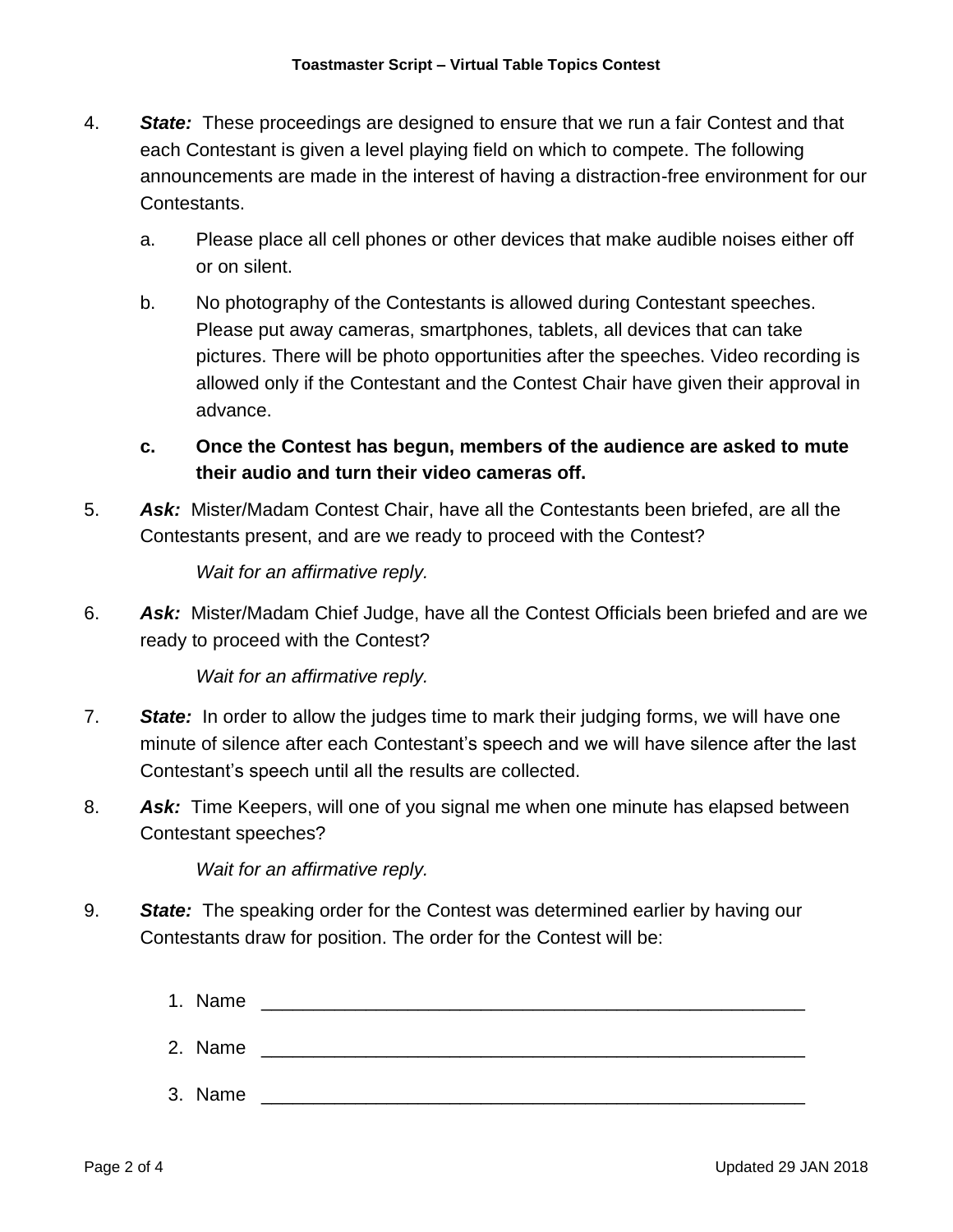## **Toastmaster Script – Virtual Table Topics Contest**

| 4. Name |                                                                 |
|---------|-----------------------------------------------------------------|
| 5. Name |                                                                 |
| 6. Name | <u> 1989 - Johann John Stein, mars and de British (b. 1989)</u> |
| 7. Name |                                                                 |

- 10. *State:* Contestants will be sent to a virtual Breakout Room except for the first Contestant who will stay in the Main room. The other Contestants will be brought back one at a time. Each Contestant will be introduced only by his or her name, and then I will read the Table Topic. I will then repeat the Table Topic and the Contestant's name. All Contestants may remain in the room after they have responded to the topic.
- 11. *Ask:* Are there any questions? If not, the Table Topics Contest will now begin.
- 12. *State:* The first Contestant will now get ready by unmuting the audio and turning the video camera on). The Zoom Master will now send the remaining Contestants to the virtual Breakout Room with the escorting Sergeant-at-Arms.

## 13. *Referring to the speaker list above, say the speaker's name and read the Table Topic. Then read the Table Topic again and say the speaker's name.*

*Lead Jazz hands before and after each Table Topic response.*

14. *After all, but the last Contestant, state:* One minute of silence please. Sergeant-at-Arms, please have the next Contestant return into the Main Room.